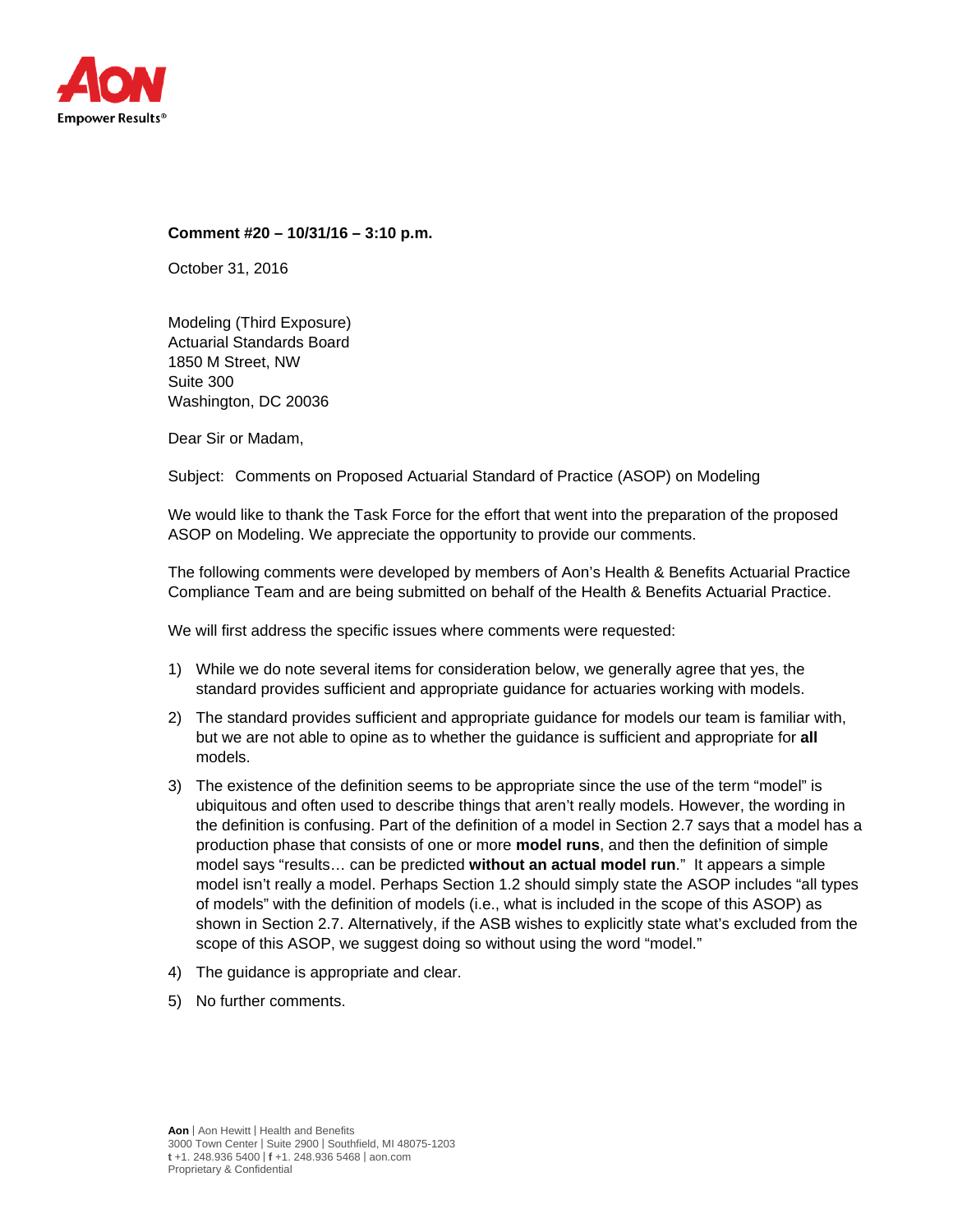

We also believe the following items merit further consideration.

# 1) Definition 2.4 Implementation

While we ultimately understood the definition of "implementation" as the phase during which "an executable form of a model" [is developed], the definition reads awkwardly because the word "implementation" implies action, while the phrase "executable form" alone does not.

We recommend an alternative definition: "[The phase during which] an executable form of a model is developed." We believe this definition is clearer, fits better in context, and applies for all uses of the word "implementation" in this ASOP.

# 2) Section 3.1 Application of ASOP Guidance

The placement of the terms "and" and "or" when describing applicability could potentially lead to exclusion of modeling situations that should be covered by the standard. The first paragraph says "The guidance in this ASOP applies…when…intended users of the model rely heavily on the results, **and** the use of the results of the model has a material financial effect for the intended user." The second paragraph says "In modeling situations where…the results (1) are not heavily relied upon by the intended users **or** (2) do not have material financial effect, then application of the guidance in this ASOP is not required…" Similar wording appears in section 1.2.

It narrows the scope of this ASOP to require that both conditions be satisfied for applicability to hold. The guidance in the ASOP would apply more broadly if either condition were to hold true as opposed to only in cases where both conditions hold true.

An example where the intended user relies heavily on model results but the results do not have material financial effect could be the use of a model designed to project the impact of the Excise Tax on High Cost Employer-Sponsored Health Coverage on an active medical plan. The results of the model have no current material financial effect on plan sponsors and may never have one, yet plan sponsors are relying heavily on results in presentations to senior management and unions. Would a model designed to project the impact of the Excise Tax, where results of the model may not have a material financial effect, not be subject to this ASOP?

Additionally, the numbering present in the second paragraph could be added to the first paragraph for consistency.

# 3) Section 3.4.4 Understanding the Model

Part a. generally mirrors Section 3.2 parts b. through d., with the exception of the wording "important relationships" replacing "major…dependencies." Was the difference in wording intended to imply that these are somehow different concepts? Clearly "limitations" and "weaknesses" are interchangeable in this context, but relationships and dependencies are not always synonymous.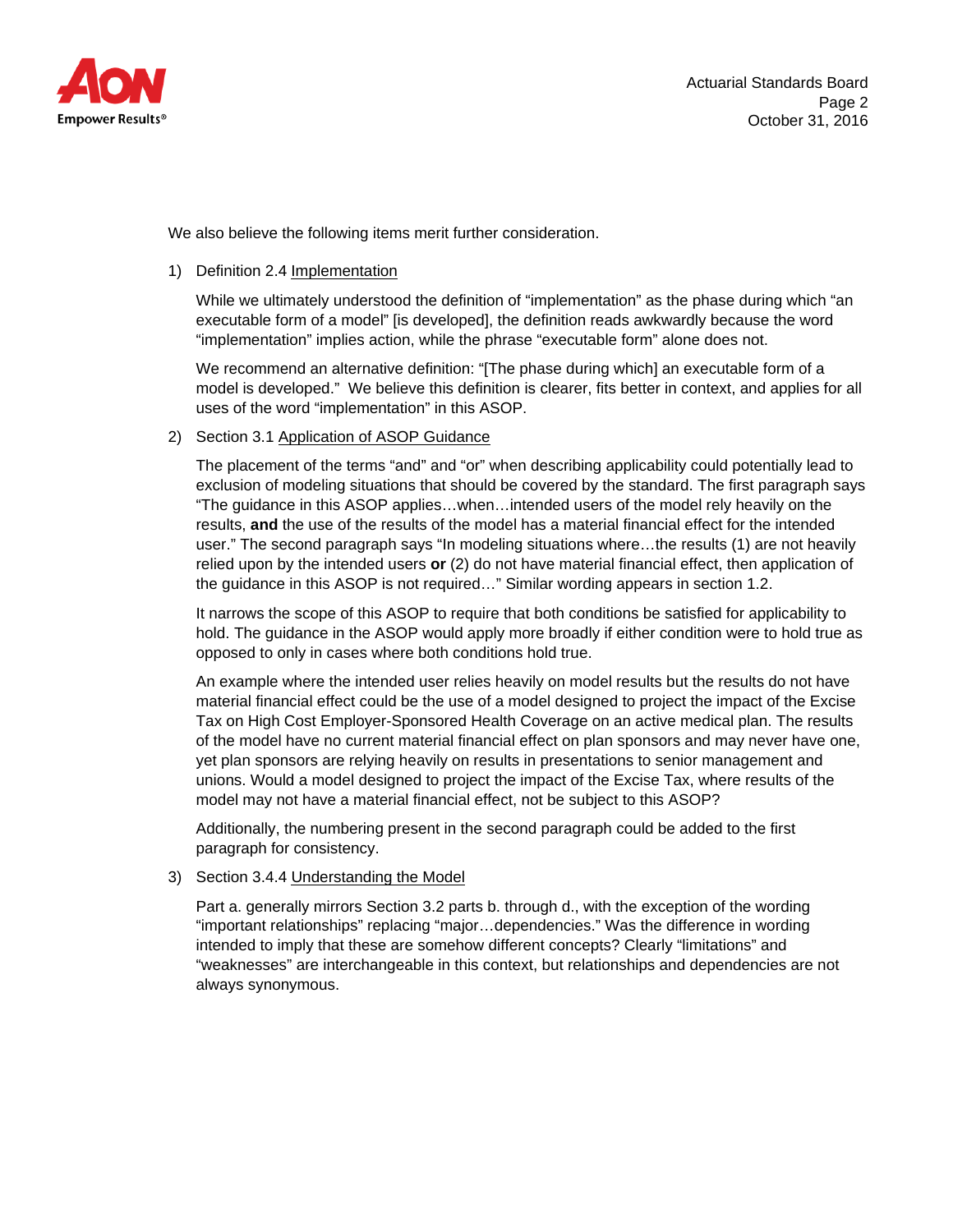

# 4) Section 3.4.7(d) Consistency

The first sentence of the second paragraph references section 4.1.3 which doesn't exist. Section 4.2.3 makes sense as the reference.

# 5) Section 3.5.1(c) Peer Review

We appreciate the ASB suggesting peer review as a way to mitigate model risk. However, we would rather see peer review addressed in ASOP 1, and therefore applicable to all actuarial services, as opposed to seeing it only applicable to modeling.

Adding Peer Review language to specific ASOPs individually could result in inconsistent guidance and application across actuarial services. Additionally actuarial services not covered explicitly in any ASOP other than ASOP 1 would not be subject to peer review.

# 6) Section 3.6.1 Explanation of Limitations of Models

The last sentence references section 4.1. Section 4.1 subsequently references sections 3.1 and 3.6-3.9. A reference to Section 4.2.2 would make more sense.

# 7) Section 3.6 Presentation of Results and Section 3.8 Documentation

The differentiation between these sections isn't clear, particularly because both mention an actuarial report. The sections also aren't consistent. The first sentence of section 3.6 noticeably excludes "data" from the list, while the first sentence of section 3.8 includes it. Since both sections reference ASOP 41, which includes data, it's reasonable to assume that data should be disclosed, but it's potentially confusing for the actuary to have to cross-reference and combine different lists to know what is required. We recommend a single section that includes the items the actuary should document/explain, should consider documenting/explaining, or may consider documenting/explaining.

# 8) Section 3.8 Documentation

Section 3.1 of this ASOP states that a condition that needs to be met for this ASOP to apply is the "intended users of the model rely heavily on the results." In a discussion about documentation, section 3.8 of this ASOP refers to ASOP 41, section 3.2, which says "the actuary should complete an actuarial report if the actuary intends the actuarial findings to be relied upon by any intended user." It, therefore, stands to reason that any work subject to this proposed ASOP requires an actuarial report; however, Section 3.8 specifically mentions the case when no actuarial report is created. We acknowledge that the actuarial report can take many forms, some of which are more formal than others, but creating no report at all is not consistent with other applicable guidance. It may be appropriate to consider documenting the points mentioned in the second paragraph of section 3.8 outside of the actuarial report, such as in working files or internal notes.